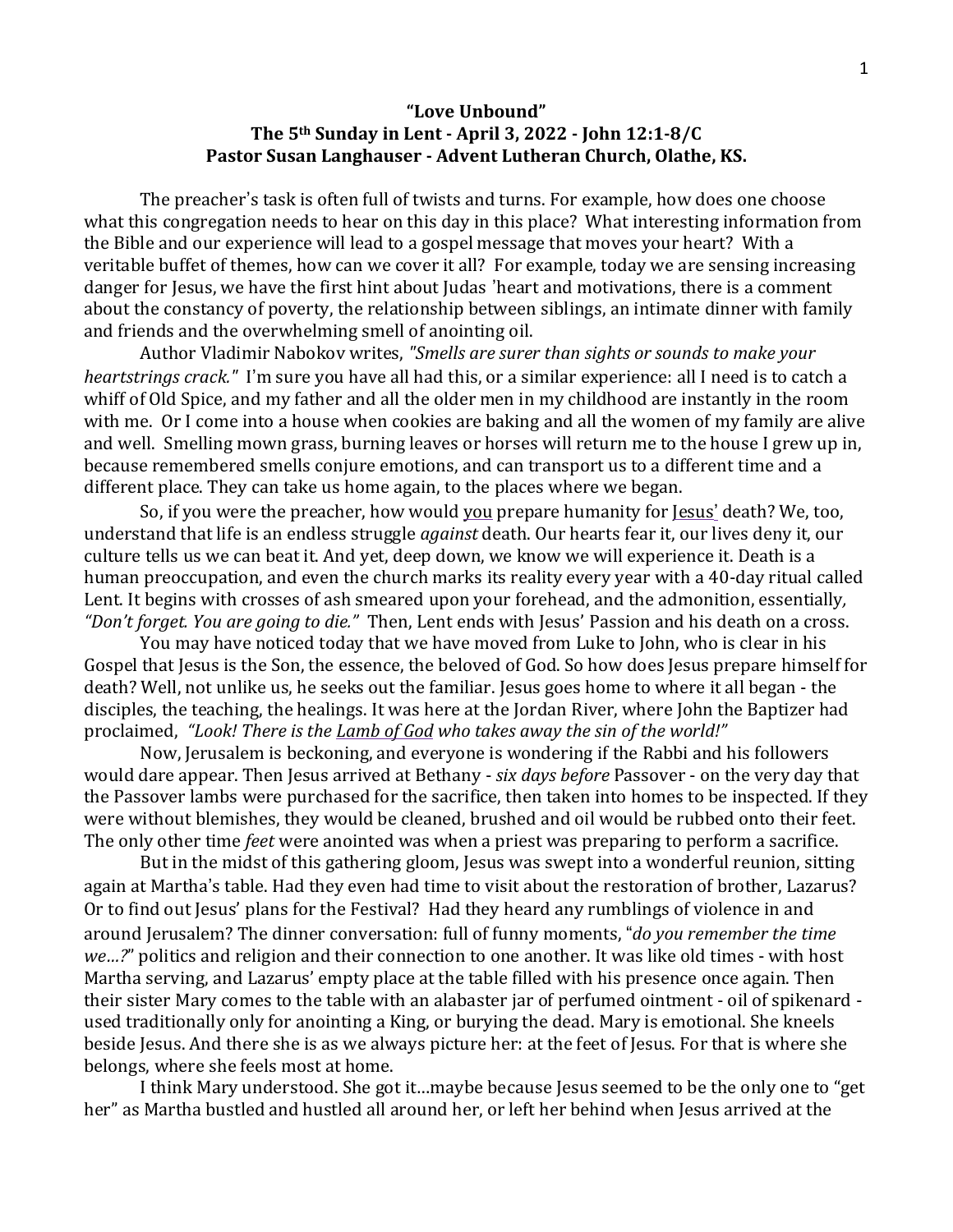time of Lazarus' death. On this day, she reaches out to rub sweet smelling oil onto Jesus' tired feet – 6 days before Passover - a Lamb is being prepared for sacrifice.

Did you ever think about how the disciples expressed their love to Jesus? Thomas, upon seeing the Risen Christ in the flesh exclaimed, "*My Lord and my God!"* Peter began his 3-fold erasing of his denial with a 3-fold declaration to Jesus, "*You know I love you, Lord…"* Even Nicodemus and Joseph of Arimathea illustrated their newfound belief by their action of burying the body of Jesus with 100 pounds of spices. How did they all express their love? *They believed him. And then they acted on their belief in him.* So do you ever think about how you do that? Do you know how you can show Jesus how much you love him in this time, in your lives? There are three ways illustrated in today's three main characters. Mary, Martha and Lazarus. Consider them:

**First, we can express our love through worship, like Mary.** Remember the story of Mary and her sister Martha from your Sunday School days? That's from Matthew and is the only other information we have about them. There, Martha is doing all the work involved with hosting guests in her home, and Mary is sitting at Jesus' feet, listening. Jesus defends Mary by saying she "has chosen the better path." At that moment Jesus was elevating Mary's actions. He was releasing her from being bound in the traditional role of a woman in a household, and welcoming her as a student - a religious listener. She was being invited into an experience not readily available to women of the day, so Jesus was actually unbinding her from traditional mores and inviting her into a whole new way of life.

Is this why Mary chose to give up an expensive bottle of essential oil to sooth Jesus' feet after his travels? Was it symbolic of what he had done for her already and who he truly was? The Greek word used here for anointing suggests this was a "common" anointing; perfume used against the unpleasant odors of the ancient world, and to soothe and refresh. Yet, some believe she was acting as his anointer. Jesus was the "anointed one" translated as *Messiah* in Hebrew and *Christ* in Greek. On three separate occasions, Jesus is anointed with fragrant ointment in His work as the Savior, the King of heaven who was in preparation to die to save His people. Perhaps Mary was simply completing the proclamation. Some others surmise that Mary was preparing Jesus for burial, and Jesus does mention it himself. Yet Mary seemed to know that this was the last evening these friends would be together. It was her last chance.

And, she certainly exceeds good taste. It is difficult to hear this story today without raising an eyebrow. At the very least, Mary's use of her hair is one of profound intimacy, the unbinding of long hair was reserved only for wives and husbands. Yes, this is an expression of love so deep that it causes us to feel the need to avert our eyes, to look away. This exchange is not for us…

Mary surely would have known that both Jesus and Lazarus were facing life-threatening danger; she would not have had plans to go out into the Passover crowds. And, if we read the rest of John 's gospel, Mary of Bethany has no role in the burial preparation of Jesus' body; in fact, she is not even among the women who were nearby during his crucifixion. This is the last time we will see Mary of Bethany. But, could it be that her worship, her expression of love, foreshadows Jesus' own loving action of washing the feet of his disciples, *"on the night he was betrayed." For Jesus unbound Mary to worship him freely - to listen and learn and grow - always at his feet, in humility. Mary's love, unbound, was released into loving worship of her Lord.*

**Second, we can express our love of God through service, as Martha did.** Martha is a woman of means, and although Scripture does not tell us how she came to this position, she is the head of a family of two women and a man - a household that is large enough to hold many guests. In all three stories she is acting as head of the house and host of the home. It is assumed that she continued with these resources throughout her life, and would have certainly allowed the fledgling Christian movement to gather in her home. She is unique in the fact that only Peter beat